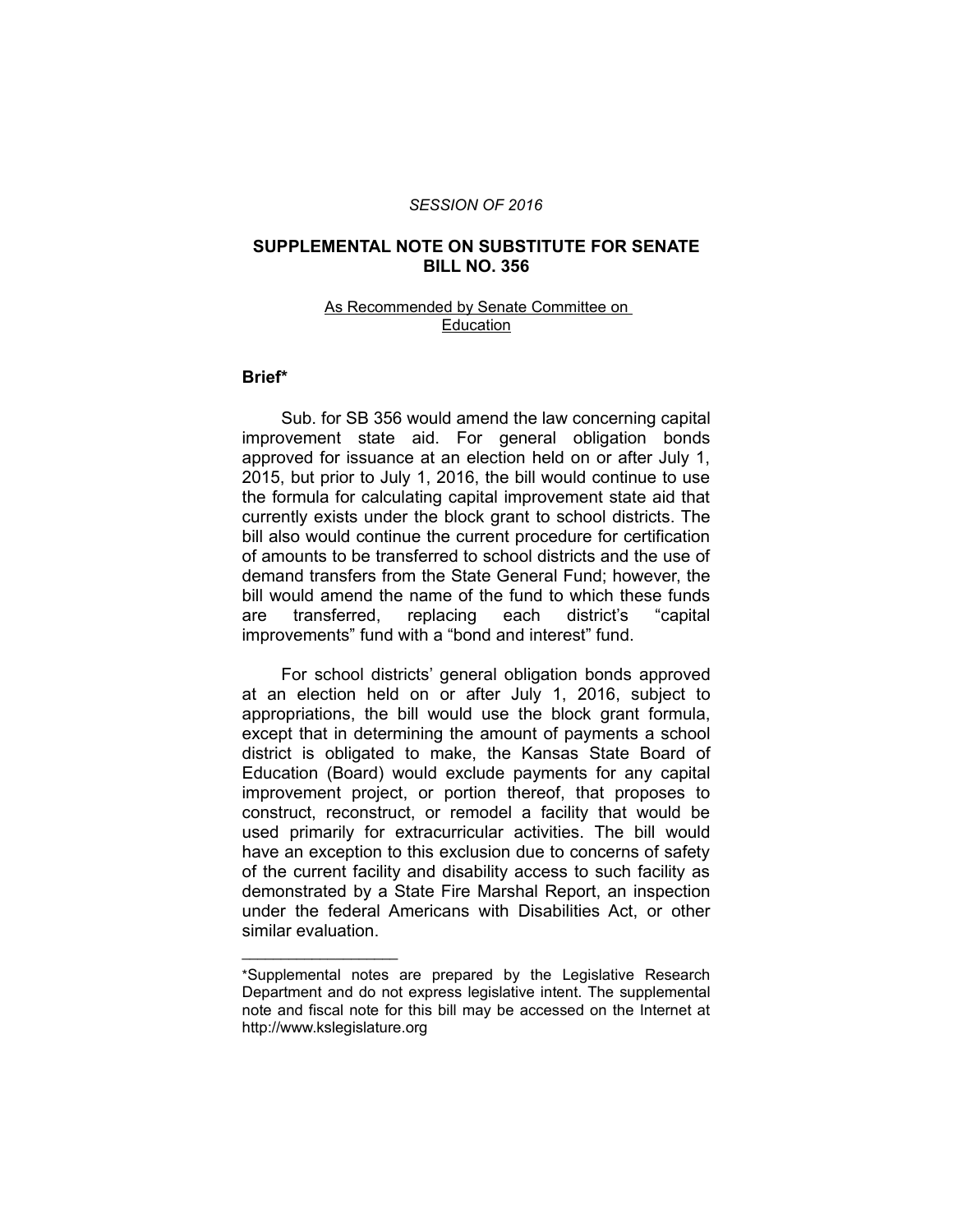If the amount of appropriations for capital improvement state aid is less than the aggregate amount school districts are to receive for the school year, the bill would instruct the Board to allocate the amount appropriated among the school districts in accordance with the following priorities (from highest to lowest priority):

- Safety of the current facility and disability access to such facility as demonstrated by a State Fire Marshal Report, an inspection under the federal Americans with Disabilities Act, or other similar evaluation;
- Enrollment growth and imminent overcrowding as demonstrated by successive increases in enrollment of the school district in the immediately preceding three school years;
- Impact on the delivery of educational services as demonstrated by restrictive inflexible design or limitations on installation of technology; and
- Energy usage and other operational inefficiencies as demonstrated by a district-wide energy usage analysis, district-wide architectural analysis, or other similar evaluation.

Payments of capital improvement state aid would be distributed to school districts at times determined by the Board to be necessary to assist school districts in making scheduled payments pursuant to contractual bond obligations. The Board would certify to the Director of Accounts and Reports the amount due each school district as capital improvement state aid, and the Director of Accounts and Reports would draw a warrant on the State Treasurer payable to the treasurer of the school district. Upon receipt of the warrant, the treasurer of the school district would credit the amount thereof to the bond and interest fund of the school district to be used for the purposes of such fund.